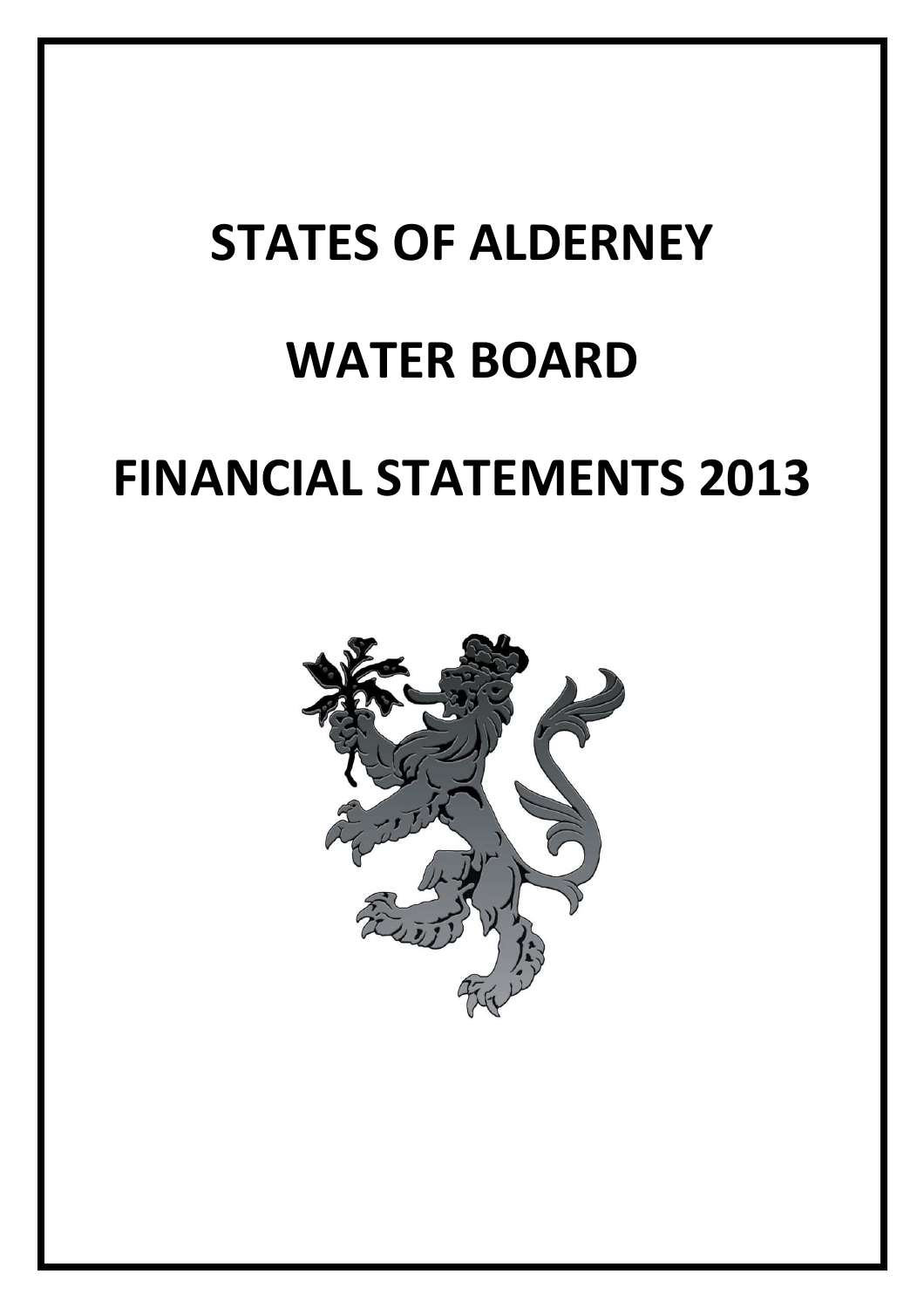## Page 1

## **STATES OF ALDERNEY WATER BOARD**

## **STATEMENT OF THE BOARD'S RESPONSIBILITIES**

The States of Alderney Water Board ('the Board') acknowledges that it is responsible for preparing financial statements for each financial year which give a true and fair view of the state of affairs of the Board and of the surplus or deficit of the Board for that year.

In preparing those financial statements the Board is required to:

- select suitable accounting policies and apply them consistently;
- make judgements and estimates that are reasonable and prudent;
- state whether applicable accounting standards have been followed subject to any material departures disclosed and explained in the financial statements; and
- prepare the financial statements on the going concern basis unless it is inappropriate to presume that the Board will continue in business.

The Board is responsible for keeping proper accounting records which disclose with reasonable accuracy at any time the financial position of the Board. They are also responsible for safeguarding the assets of the Board and hence for taking reasonable steps for the prevention and the detection of fraud and other irregularities.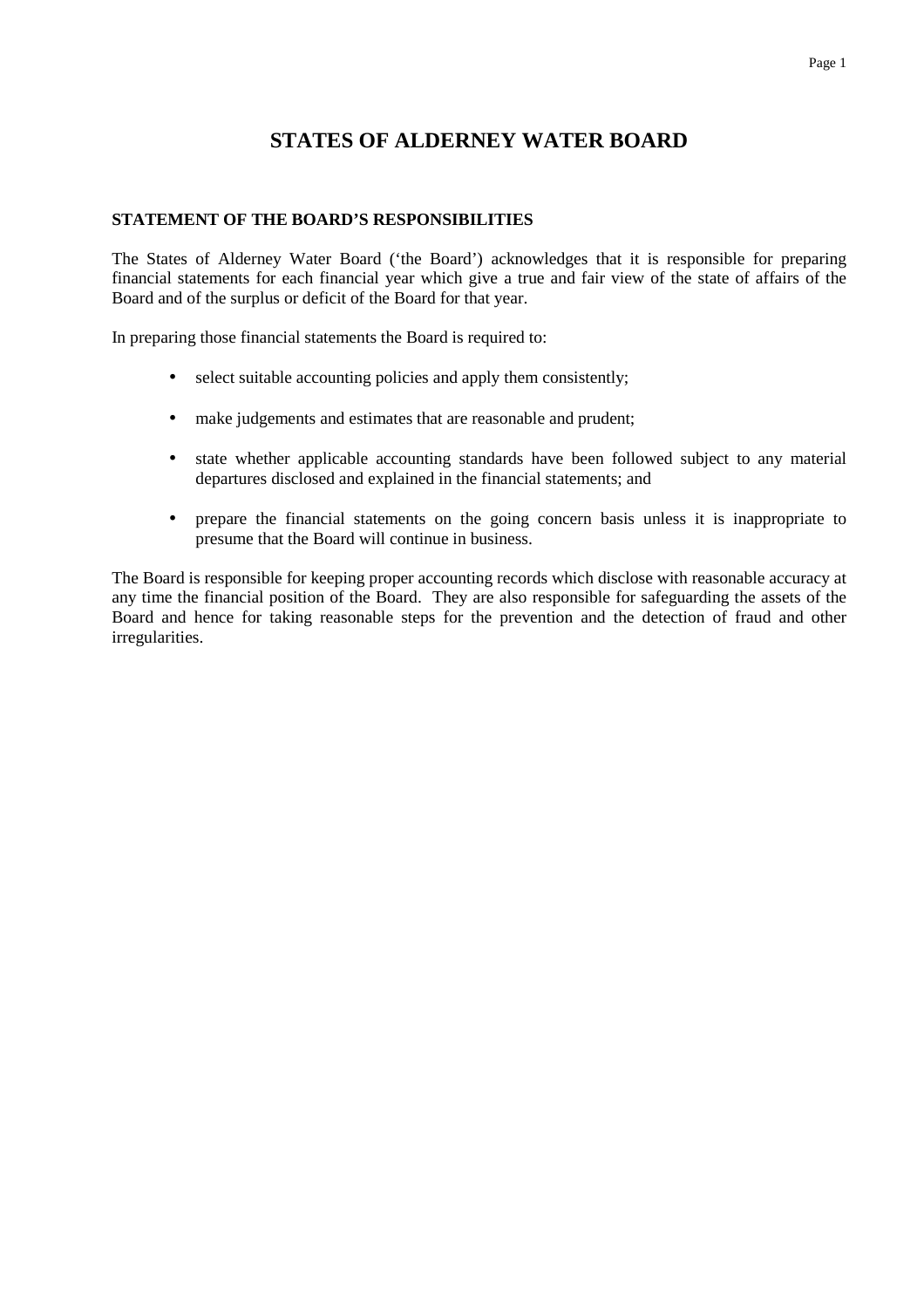## **Independent auditor's report to the members of the States of Alderney Water Board**

We have audited the financial statements of the States of Alderney Water Board ("the Water Board") for the year ended 31 December 2013 which comprise the Revenue Account, Balance Sheet and the related notes. These financial statements have been prepared under the accounting policies set out therein.

This report is made solely to the members, as a body, in accordance with the terms of our engagement letter dated 6 February 2012. Our audit work has been undertaken so that we might state to the members those matters we have been engaged to state to them in an auditor's report and for no other purpose. To the fullest extent permitted by law, we do not accept or assume responsibility to anyone other than the Water Board and the members as a body, for our audit work, for this report, or for the opinions we have formed.

## **Respective responsibilities of the Board and auditor**

As explained more fully in the Statement of the Board's Responsibilities set out on page 1, the Board is responsible for the preparation of the financial statements in accordance with the accounting policies set out in note 1. Our responsibility is to audit and express an opinion on the financial statements having regard to International Standards on Auditing (UK and Ireland). Those standards require compliance with the Auditing Practices Board's (APB's) Ethical Standards for Auditors.

## **Scope of the audit of the financial statements**

An audit involves obtaining evidence about the amounts and disclosures in the financial statements sufficient to give reasonable assurance that the financial statements are free from material misstatement, whether caused by fraud or error. This includes an assessment of: whether the accounting policies are appropriate to the Water Board circumstances and have been consistently applied and adequately disclosed; the reasonableness of significant accounting estimates made by the Board; and the overall presentation of the financial statements.

## **Opinion on financial statements**

In our opinion the financial statements fairly summarise the transactions for the year ended 31 December 2013 in accordance with the accounting policies set out in note 1.

## **Matters on which we report by exception**

We have nothing to report in respect of the following matters where the terms of our engagement letter require us to report to you if, in our opinion:

- the Board has not kept proper accounting records, or
- the financial statements are not in agreement with the accounting records; or
- we have not received all the information and explanations, which to the best of our knowledge and belief are necessary for the purpose of our audit.

*[Original Signed]* 

**KPMG Channel Islands Limited**  *Chartered Accountants*  Guernsey

26 March 2014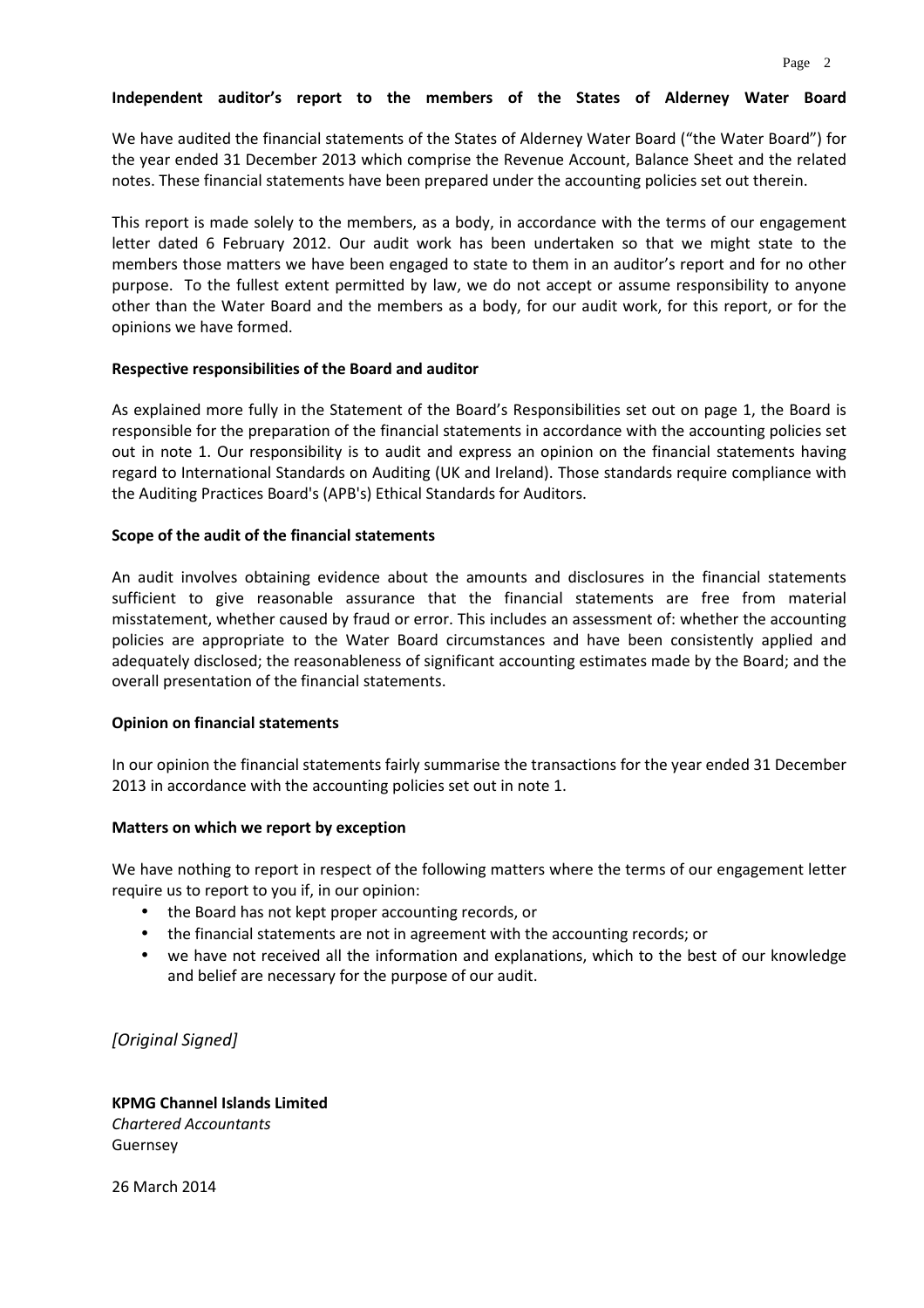#### **REVENUE ACCOUNT FOR THE YEAR ENDED 31 DECEMBER 2013**

|                                     | 2013           |         | 2012         |                  |                 |
|-------------------------------------|----------------|---------|--------------|------------------|-----------------|
| <b>REVENUE</b>                      | <b>Notes</b>   | £       | £            | £                | £               |
|                                     | $\mathbf{1}$   |         |              |                  |                 |
| <b>Unmetered Supplies</b>           |                | 511,950 |              | 483,816          |                 |
| <b>Metered Supplies</b>             |                | 74,587  |              | 64,250           |                 |
| Service Charges                     |                | 3,050   |              | 3,114            |                 |
| Contract Work                       |                | 2,972   |              | 2,463            |                 |
|                                     |                |         | 592,559      |                  | 553,642         |
| <b>EXPENSES</b>                     | $\mathbf{1}$   |         |              |                  |                 |
| OPERATING AND MAINTENANCE EXPENSES  |                |         |              |                  |                 |
| Salaries and Wages                  |                | 216,536 |              | 198,538          |                 |
| Water Treatment and Testing         |                | 31,226  |              | 39,146           |                 |
| Fuel, Electricity and Telemetry     |                | 95,652  |              | 106,482          |                 |
| Maintenance                         |                | 42,514  |              | 52,380           |                 |
| <b>Maintenance Contracts</b>        |                | 14,325  |              | 13,905           |                 |
| Health & Safety expenses            |                | 2,000   |              | 3,518            |                 |
| Pension Costs                       | $\overline{c}$ | 31,839  |              | 29,632           |                 |
| Depreciation                        | 1 & 6          | 94,008  |              | 82,664           |                 |
|                                     |                | 528,100 |              | 526,266          |                 |
| ADMINISTRATION AND GENERAL EXPENSES |                |         |              |                  |                 |
| <b>Administration Charge</b>        |                | 22,768  |              | 22,768           |                 |
| Rents, Rates and Taxes              |                | 16,573  |              | 14,786           |                 |
| Insurance                           |                | 4,764   |              | 7,787            |                 |
| Motor Vehicle Expenses              |                | 5,605   |              | 4,933            |                 |
| Office Expenses and Equipment       |                | 5,638   |              | 4,997            |                 |
| Accountancy and Audit               |                | 6,586   |              | 6,135            |                 |
| <b>Bank Charges</b>                 |                | 356     |              | 477              |                 |
| Travelling and General Expenses     |                | 1,804   |              | 1,835            |                 |
| <b>Staff Training Costs</b>         |                | 1,391   |              | 4,366            |                 |
| Consultancy Fees and Expenses       |                | 500     |              | $\mathbf{0}$     |                 |
| <b>Bad Debts Written off</b>        |                | 497     |              | 133              |                 |
| Fixed Asset Written off             |                | 7,098   |              | $\boldsymbol{0}$ |                 |
|                                     |                | 73,580  |              | 68,217           |                 |
|                                     |                |         | (601, 680)   |                  | (594, 483)      |
| OPERATING (DEFICIT)                 |                |         | (9,121)      |                  | (40, 841)       |
| <b>OTHER INCOME</b>                 |                |         |              |                  |                 |
| Interest and other Receivable       |                |         | $\mathbf{0}$ |                  |                 |
| <b>Rents Receivable</b>             | 5              |         | 10,502       |                  | 6,800<br>10,493 |
|                                     |                |         |              |                  |                 |
| SURPLUS/(DEFICIT) FOR THE YEAR      |                |         | 1,381        |                  | (23, 548)       |
| <b>BALANCE BROUGHT FORWARD</b>      |                |         | 508,175      |                  | 531,723         |
| POST YEAR END 2012 ADJUSTMENT       |                |         | 1,750        |                  |                 |
| <b>BALANCE CARRIED FORWARD</b>      |                |         | 511,306      |                  | 508,175         |

The Water Board has no recognised gains or losses other than the surplus for the year.

The Notes on pages 5 and 6 form part of these financial statements.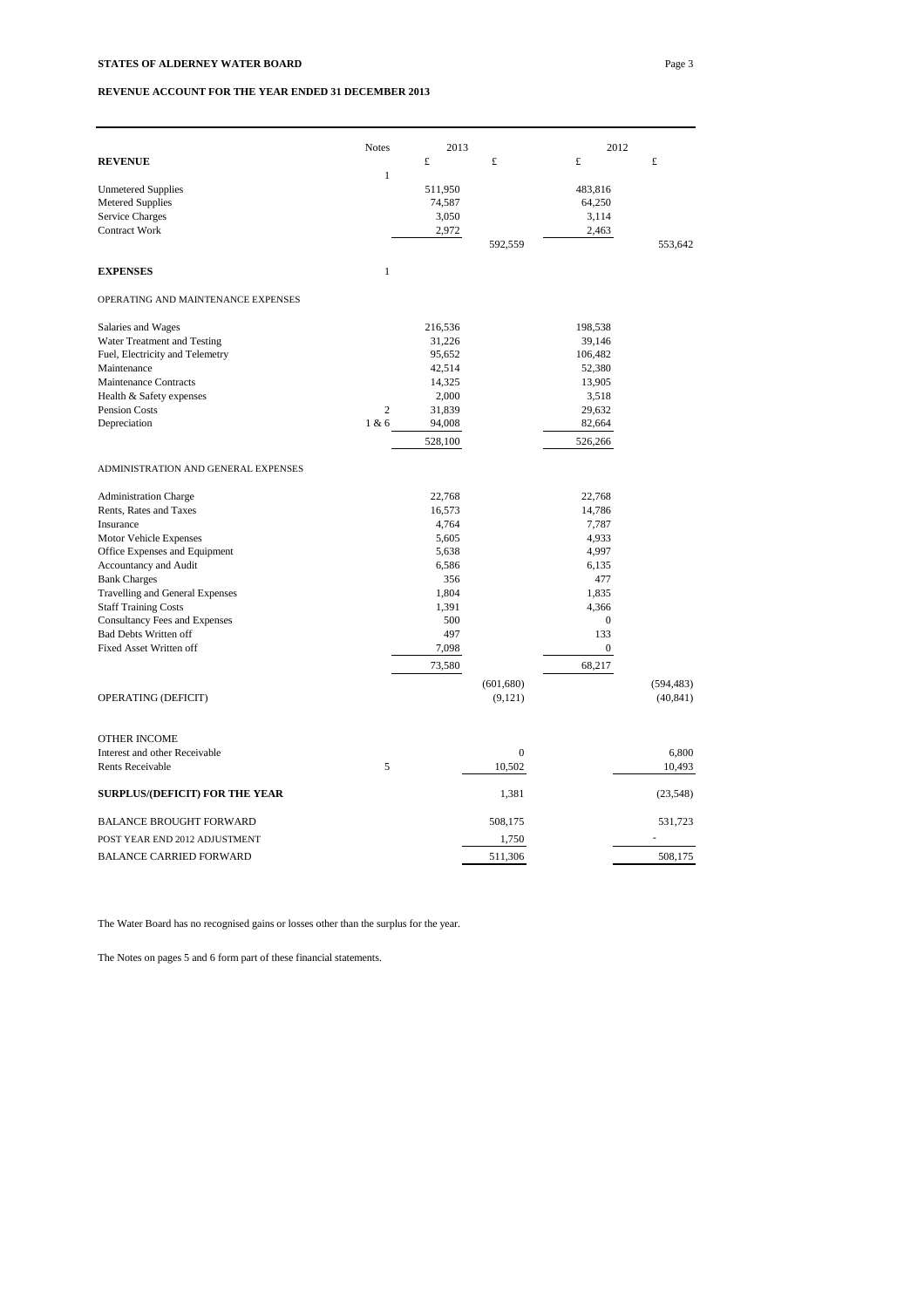### **STATES OF ALDERNEY WATER BOARD** Page 4

### **BALANCE SHEET AS AT 31 DECEMBER 2013**

|                                              | <b>Notes</b> | 2013    |           | 2012    |           |
|----------------------------------------------|--------------|---------|-----------|---------|-----------|
| <b>ASSETS EMPLOYED</b>                       |              | £       | £         | £       | £         |
| <b>FIXED ASSETS</b>                          | 1 & 6        |         | 1,896,334 |         | 1,813,179 |
| <b>CURRENT ASSETS</b>                        |              |         |           |         |           |
| Stock                                        | $\mathbf{1}$ | 55,939  |           | 51,699  |           |
| Debtors                                      |              | 119,251 |           | 75,063  |           |
| Bank balances - deposit                      |              | 67      |           | 102     |           |
| Bank balances - current                      |              | 522,822 |           | 419,079 |           |
|                                              |              | 698,079 |           | 545,943 |           |
| LIABILITIES FALLING DUE WITHIN ONE YEAR      |              |         |           |         |           |
| Creditors                                    |              | 76,521  |           | 85,360  |           |
| NET CURRENT ASSETS                           |              |         | 621,558   |         | 460,583   |
| <b>NET ASSETS</b>                            |              |         | 2,517,892 |         | 2,273,762 |
| <b>FINANCED BY</b>                           |              |         |           |         |           |
| <b>RESERVES</b>                              |              |         |           |         |           |
| General                                      | 3            |         | 86,286    |         | 86,286    |
| Capital Contribution from States of Alderney | 3            |         | 1,920,300 |         | 1,679,300 |
| Revenue Account                              |              |         | 511,306   |         | 508,175   |
|                                              |              |         | 2,517,892 |         | 2,273,761 |

The Notes on pages 5 and 6 form part of these financial statements.

The financial statements on pages 3 to 6 were approved by the States of Alderney Water Board on 25th March 2014 and are signed on its behalf by:

*[Original Signed]*

Mr C Rowley Chairman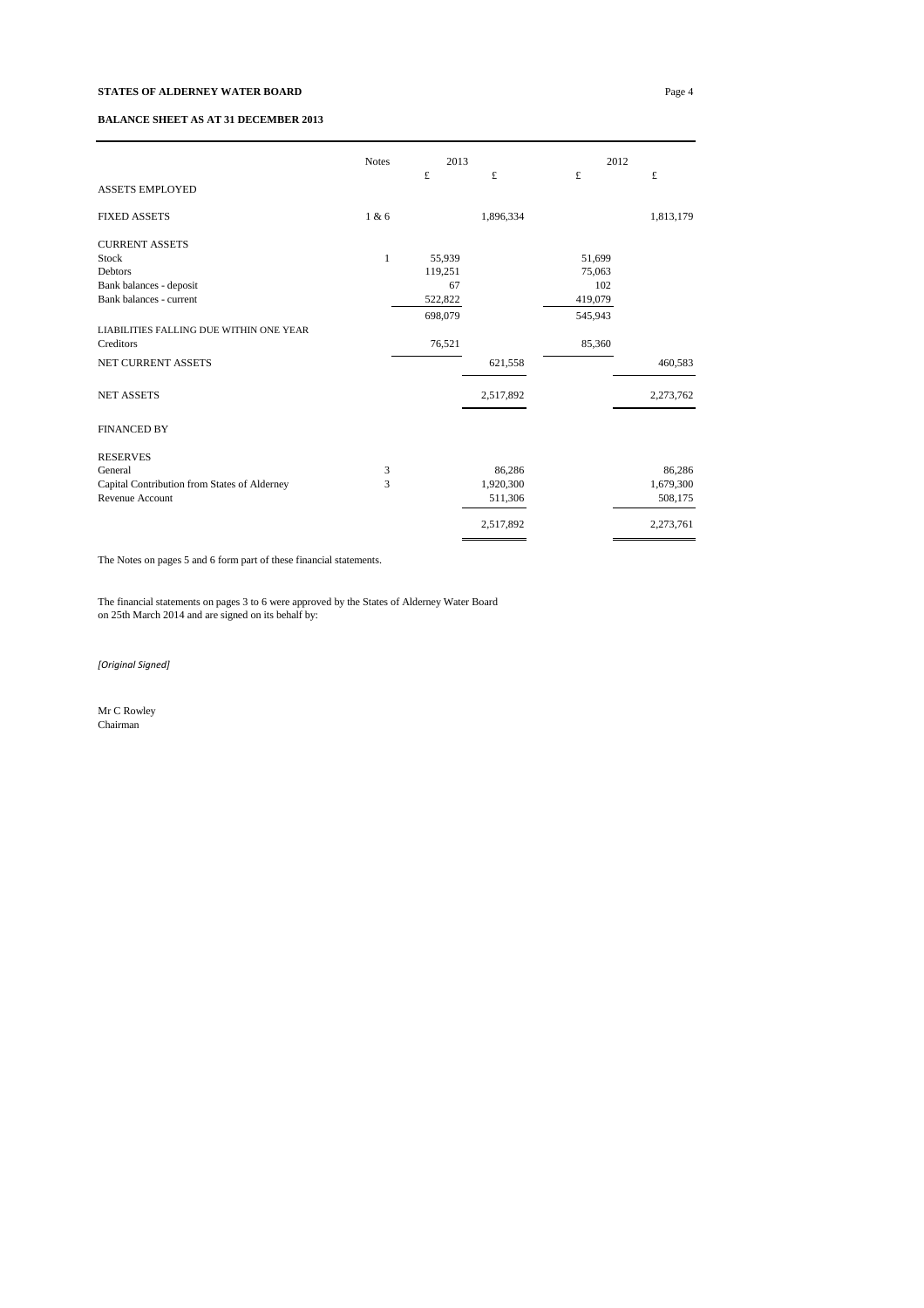**NOTES TO THE FINANCIAL STATEMENTS FOR THE YEAR ENDED 31 DECEMBER 2013**

#### **1 PRINCIPAL ACCOUNTING POLICIES**

The following accounting policies have been applied consistently in dealing with items which are considered material in relation to the States of Alderney Water Board's financial statements:

#### **Basis of Preparation**

The financial statements have been prepared under the historical cost convention and in accordance with the applicable accounting policies.

#### **Revenue and Expenses**

Revenue and Expenditure is recognised on an accruals basis.

#### **Fixed Assets**

Fixed assets are stated at cost less depreciation. Staff time spent on capital projects is capitalised at cost.

#### **Depreciation**

Depreciation is calculated at the following annual rates so as to write off the cost of fixed assets over their anticipated useful lives using the straight line method:

 $\frac{1}{2}$ 

| 2.50  |
|-------|
| 2.50  |
| 4.00  |
| 6.66  |
| 10.00 |
| 10.00 |
| 14.50 |
| 20.00 |
|       |

Calculation of depreciation is based on capital expenditure incurred at the commencement of the accounting period, and also on additions during the accounting period.

#### **Stock**

Stock is valued at the lower of cost and net realisable value.

#### **Cash Flow Statement**

Under Financial Reporting Standard No 1 the States of Alderney Water Board is exempt from the requirement to prepare a cash flow statement on the grounds of its size.

#### **2 PENSION COSTS**

The employees of the States of Alderney Water Board (the " Board") are members of the States of Alderney (the "States") Pension Scheme. The States provides pension arrangements for the majority of employees through a defined benefit scheme (the "1982 Scheme") and the related costs are assessed in accordance with the advice of the Scheme Actuary. The assets of this scheme are held separately from those of the States in an independently administered fund and are invested in a Unitised With-Profits Policy with Aviva (until 31 December 2013). As previously reported the final salary scheme has been closed to new entrants from 31 December 2011.

As approved by the States in April 2013, the structured withdrawal from Aviva was completed during the year, and an amended investment strategy commenced in 2014, using several alternative fund managers to take on the Aviva role.

Over the year to 31 December 2013 the employer contributed at the rate of 20% of pensionable salaries, subject to review at future actuarial valuations. The employee's contribution was 6.5% of pensionable salaries. Employee's Death in Service benefits are secured under a separate policy. The Actuary has based the above calculations on the assumption that 25% of scheme members will retire at age 60 and 75% at age 65.

As the scheme is a multi employer arrangement the Board is unable to identify its share of the scheme assets and liabilities on a consistent basis, as required by Financial Reporting Standard FRS17.

The pension charge to the Water Board for the year was £31,839 (2012: £29,632).